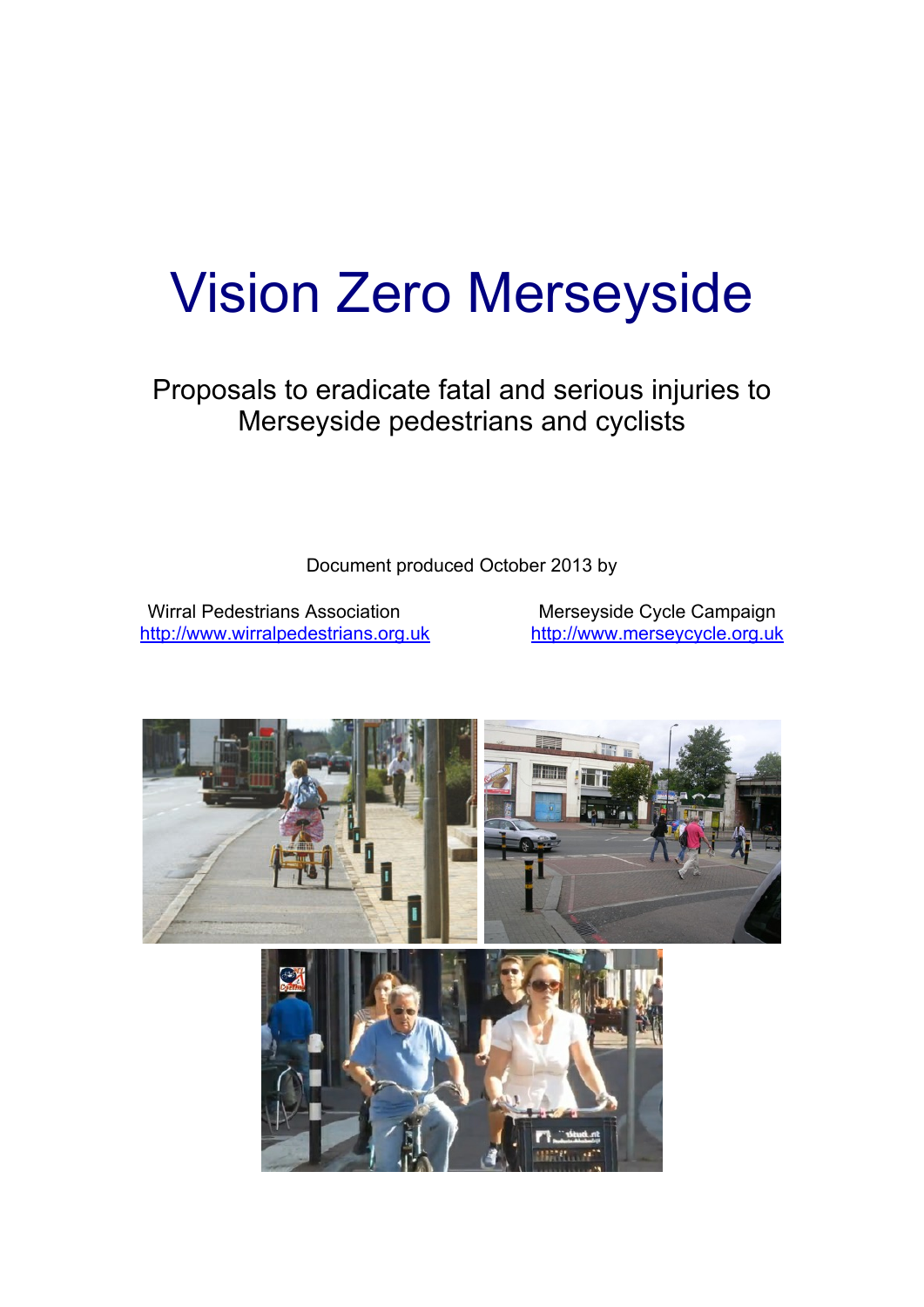# Vision Zero Merseyside

# **Merseyside is not a safe place for children or adults to walk or cycle.**

The reason is the danger to children and adults from motor vehicles, which is particularly bad in Merseyside.

#### **Are serious injuries to pedestrians and cyclist acceptable?**

Around 300 Merseyside children are injured by motor vehicles each year, as pedestrians or cyclists. That is nearly one each day. Some 60 of these injuries to children are classed as serious - more than one each week. In addition, 800 adult pedestrians or cyclists are injured every year.

For children injured by dangerous dogs, gang violence, parental abuse or sexual abuse, society does not regard any number other than zero as acceptable - and yet 300 children injured by motor vehicles attracts little attention.

Many road safety professionals now argue for a Vision Zero approach - where the only acceptable number of fatalities or serious injuries is zero. This has driven the Swedish road safety programme for some time [1], is supported by the OECD [2], and is the basis of London's 2013 *Safe Streets* plan [3].

A key part of Vision Zero is a Safe System approach where it is recognised that all road users pedestrians, cyclists and motor vehicle drivers - will make mistakes from time to time, and provision is made to minimise the consequences of these mistakes.

#### **What are the health impacts of unconstrained road dangers in Merseyside?**

- the 2012 pedestrian casualty rate (deaths or serious injuries) was the worst in Great Britain [note 4]
- the 2012 cyclist total of deaths or serious injuries was at a 16-year high [note 5]
- 52% of deaths or serious road injuries in Merseyside occur in pedestrians or cyclists [note 6]
- independent mobility for those without a car is compromised
- the fear of vehicles deters many adults from cycling
- parents prohibit primary school children from walking or cycling independently
- ü children and adults take limited exercise, increasing diabetes, adult heart disease, and cancer
- Liverpool and Birkenhead fail to meet EU legal air quality standards.

#### **What are the economic effects?**

- an unhealthy workforce, from lack of exercise, which increases sickness absence
- ü poor workforce mobility since most job-seekers do not own a car, and road conditions limit access to the cheapest (i.e. active) travel modes
- ü added costs to health and social services of injury, chronic ill-health and disability.

#### **Action needed**

Every day, as pedestrians and cyclists, we see dangers to vulnerable road users that are not being addressed. When these dangers have been reported to those in authority, responses have too often shown indifference, prevarication and inaction. Yet simple solutions exist that are far more straightforward than providing 24-hour care to just one of the pedestrians or cyclists rendered brain-damaged or paraplegic by motor vehicles.

We therefore present a range of measures that, had they been already implemented, would have avoided many deaths and much ill health. Continued inaction in the face of this epidemic on our roads can only result in further avoidable deaths and disability. We do not think that this is acceptable.

#### **We welcome**

- comments on how this vision can be improved
- expressions of support or of a willingness to work in partnership
- commitments to take action.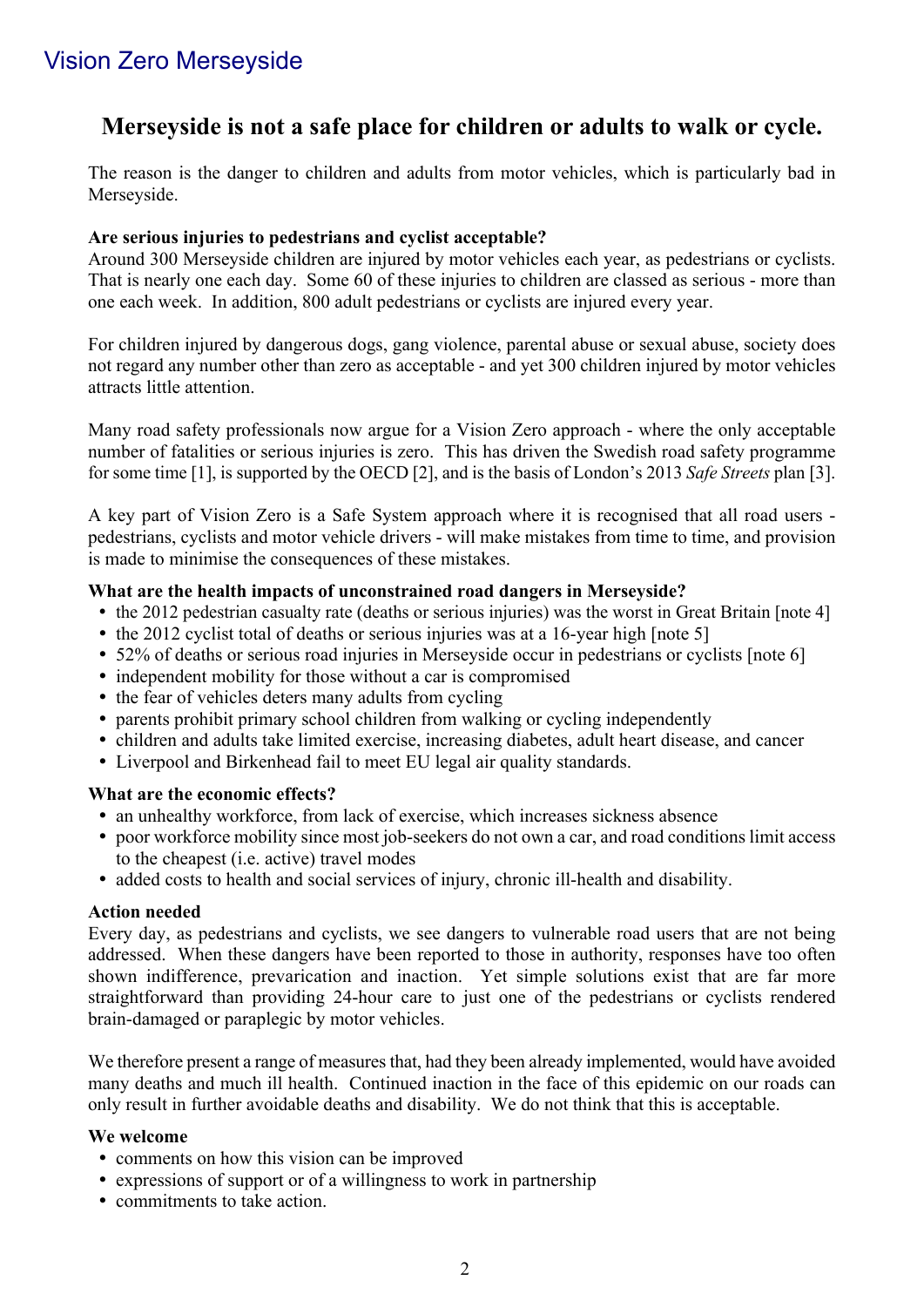# **Outline proposals to eradicate fatal and serious injuries to Merseyside pedestrians and cyclists**

# **MPs and Ministers should**

- allocate spending of £10 per person per year on each of walking and cycling immediately, increasing to £20 per person per year. Funding could be diverted from or shared with other transport funding, by reappraising current priorities
- introduce presumed liability (increased legal protection for pedestrians and cyclists) [7]
- facilitate enforcement of road safety laws by returning fines to the enforcement agencies
- outlaw satnav speed camera location warnings which undermine compliance with the law

## **The Department for Transport should**

- base policies and strategies on evidence
- commission research to define and improve best practice, with emphasis on known risks such as lack of compliance with speed limits and use of phones

## **The Merseyside Police and Crime Commissioner should**

• acknowledge in the Merseyside Police and Crime Plan that Merseyside is not a safe and secure environment for children or adults to walk or cycle and include appropriate measures

## **The Association of Chief Police Officers should**

• place the highest priority on a commitment to reducing dangers to pedestrians and cyclists

#### **Merseyside Police should**

- obey speed limits and other road safety laws, except in emergencies
- properly enforce speed limits and other road safety laws, including parking prohibitions [note 8]

## **Police collision investigators and the Merseyside Crown Prosecution Service should**

- ü reconsider the standards of behaviour that are expected from drivers
- apply appropriate penalties to address and deter dangerous driving

## **Merseyside councillors and council officers should**

- ü prioritise safety measures for pedestrians and cyclists since these are the most vulnerable road users
- adopt a Safe System approach in road design that accepts that road users will make mistakes
- collaborate with related organisations, including the achievement of Public Health targets through improving transport infrastructure

## **All decision-makers should**

• view the dangers to pedestrians and cyclists at first hand by personally walking and/or cycling through high risk road infrastructure

## **Media and motoring organisations should**

- ü provide robust and accurate information that avoids sensationalism and bias
- acknowledge the equality of pedestrians', cyclists', and car users' rights to road safety

## **Companies (including bus and taxi operators and parcel delivery services) should**

- commit to employees obeying speed limits and other road safety laws
- sign up to a Legal Driving code of conduct
- ü address the added risk of HGVs by implementing educational, technical and strategic measures

## **Individuals should**

- commit to obeying speed limits and other road safety laws
- ü view car crime ('routine' speeding, close passing of cyclists, red-light running, phone use, etc) as a risk to pedestrians and cyclists with the same gravity as they view shoplifting or assault

Wirral Pedestrians Association and Merseyside Cycle Campaign are very willing to assist with these measures.